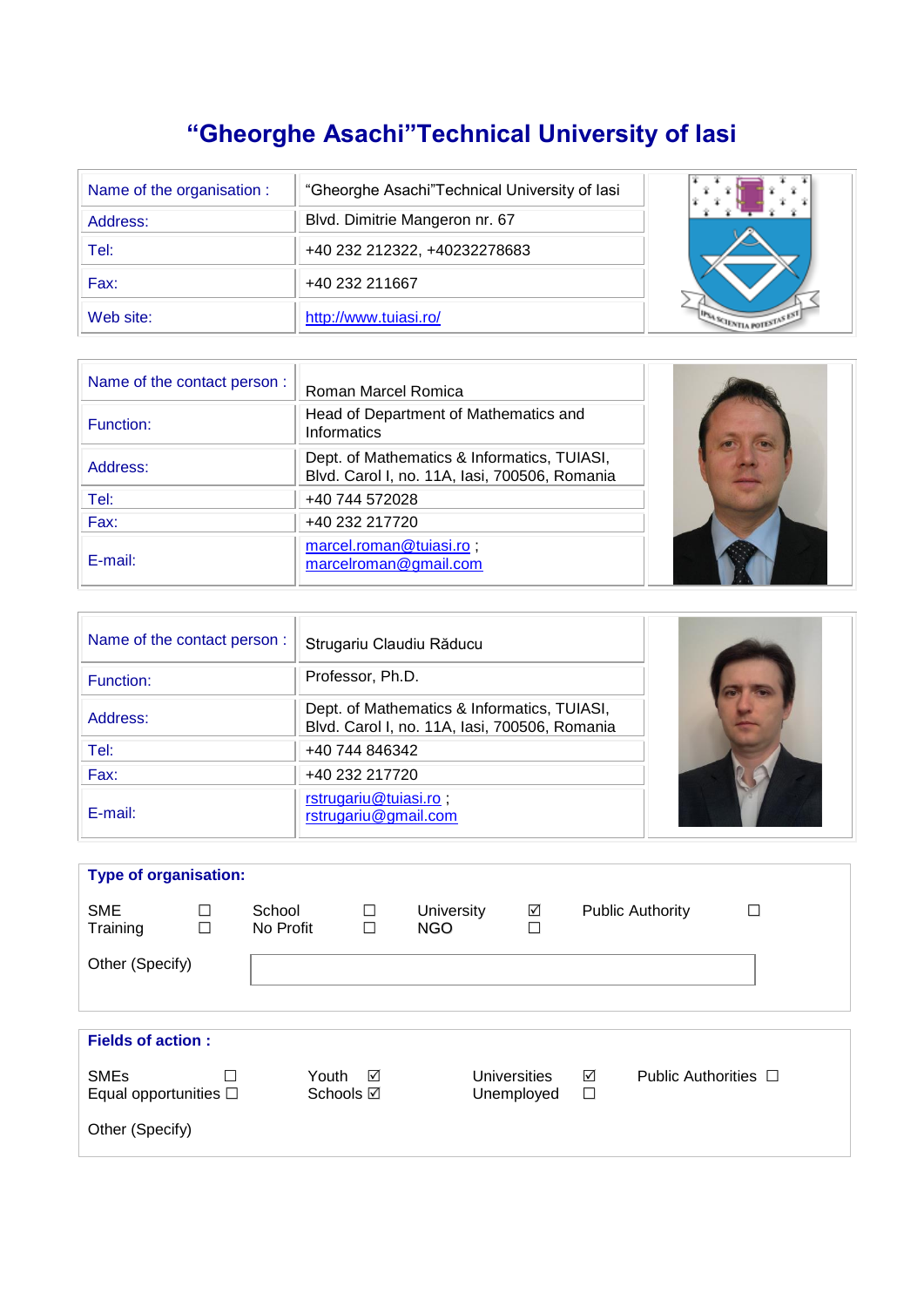# **Description of the organisation**

"Gheorghe Asachi" Technical University of Iasi (*TUIASI*) is an university of advanced research and education, classified in the first 12 top Romanian universities, and committed to academic excellence in teaching and research.

*Education.* TUIASI has 11 faculties providing undergraduate programmes (60), master programmes (84) and doctoral programmes (19) to 16.214 students. The programmes develop with the support of 810 people of academic staff. TUIASI is also fully committed to Bologna Process and its follow-up dimension.

*Internationalisation.* TUIASI gives high priority to the internationalisation of studies, with significant accent on exchange of both students and academic staff. Each year, an important number of students and academic staff go abroad to partner universities within 112 institutional agreements and 330 Erasmus Inter Institutional Agreements.

*Research Activity.* TUIASI has an important research dimension, having 23 accredited research centres with specific laboratories for scientific research. During the last 5 years, our university took part in more than 350 national and international projects and research contracts with a total value of over 9 million Euros. The Department of Mathematics and Informatics of TUIASI is one of the top departments concerning scientific research, a fact certified by an important number of research projects earned in national and international competitions, and, moreover, by several research papers published in the top rated international journals. Furthermore, the quality of research in Mathematics developed by the academic staff of the Department of Mathematics and Informatics of TUIASI led to the classification of TUIASI, in 2017, in top 500 Shanghai universities in the world (first among the technical universities in Romania) in the Applied Mathematics domain.

#### **Experience of the organization in previous European projects**

As TUIASI is running technical higher education (HE), for the time being, e-learning is a too-far target, but mixed-learning between the classical style and some more modern manner, involving digital technologies and online delivery, has been already taken into consideration. Thus, IT infrastructure is developing at both central and departmental level. The academic staff is currently trained in using ITC tools for the teaching – learning process. This training is provided via the European structural funds projects: DidaTec, ISCED 2 - 3 POSDRU/87/1.3/S/64227-eProf.ro; TR1-LEO04-242173-EDU-SHOE; PT1-LEO05-08590-TIED; BROWNTRANS KNOW HOW; LLP-1-2012-1-UK-Erasmus-ENW-SALEIE; LLP-2012-RO-AJM-MO-JEAN MONNET. For the time being, a Moodle Platform is currently used by a limited number of educational programmes. TUIASI is in the process of developing its own platform for mixed-learning education. Due to the recent changes at European HE system level, TUIASI has been actively involved in improving the university management skills for the academic staff involved in university/faculty/department administration.

#### **Experience and Expertise of the organization in the project's subject area**

Some of the members of Department of Mathematics and Informatics were involved in the period 2012- 2016 in a POSDRU project developed by the Ministry of Education of Romania, with 12 Romanian university partners (POSDRU/56/1.2/S/32768), named *The formation of academic staff and of students for using modern instruments of teaching-learning-evaluation for mathematical disciplines, to the aim of creating performant and practical skills for the labour market.* Within this project, some written library was developed (in Romanian), including 12 books, as examples of good practices for teaching the mathematical disciplines to engineers, and also some well-acknowledged books of training of students for mathematical international competitions at academic level.

 We mention that in the Department of Mathematics and Informatics activates a *Center for Performance in Mathematics*. Mainly, this center hosts training sessions in order to prepare the students of the "Gheorghe Asachi" Technical University for national and international Math competitions. In addition to exceptional results nationwide, our university team participated at the International Olympiads in Bulgaria, Cyprus, Greece, Hungary, Israel, Macedonia and Romania, where our students won gold medals, silver medals and bronze medals. Also, at the center are organized courses of initiation in mathematical software (Matlab, Mathematica, Maple, LaTeX) for doctoral students and professors from our university.